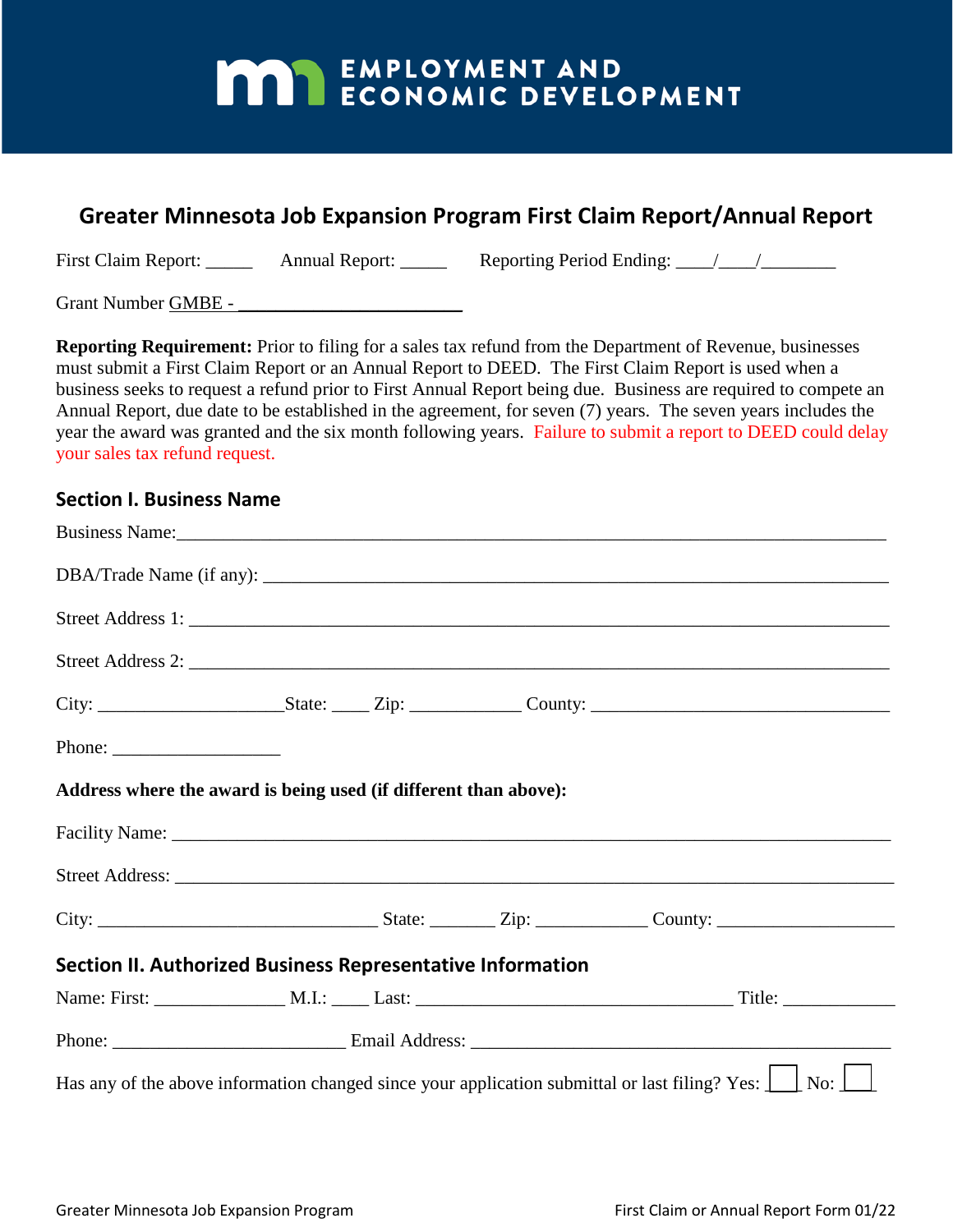# **MAY EMPLOYMENT AND ECONOMIC DEVELOPMENT**

### **Section III. Award Agreement**

The Greater Minnesota Job Expansion Program's (GMJEP) goal is to increase job creation in the Greater Minnesota. Please use the following definitions when answering the questions below:

- Use full-time equivalents (FTEs) (1FTE = 2080 hours worked per year).
- FTE positions must pay Social Security and worker's compensation.
- The employee must be employed by the GMJEP qualified business, (i.e. not a contracted employee)
- Total hourly compensation includes cash wages and non-legally mandated benefits.
- Included your payroll register or record
- 1) Please list **ALL** positions at the facility. Please note, if you have more than 10 employees, DEED has developed an excel spreadsheet for this question. The supplemental spreadsheet can be found on the "Apply" tab of the [Greater MN Job Expansion Program Overview.](https://mn.gov/deed/business/financing-business/tax-credits/greater-mn-job-expansion/)

| Job Title | Date of Hire | Lowest Hourly<br>Wage for this<br>Position | Hourly Value<br>of Non-<br>Mandatory<br><b>Benefits</b> | <b>Total Hourly</b><br>Compensation<br>of Lowest Paid<br>Position | <b>Total Hours</b><br>Paid in the<br>Last 12<br>Months |
|-----------|--------------|--------------------------------------------|---------------------------------------------------------|-------------------------------------------------------------------|--------------------------------------------------------|
|           |              |                                            |                                                         |                                                                   |                                                        |
|           |              |                                            |                                                         |                                                                   |                                                        |
|           |              |                                            |                                                         |                                                                   |                                                        |
|           |              |                                            |                                                         |                                                                   |                                                        |
|           |              |                                            |                                                         |                                                                   |                                                        |
|           |              |                                            |                                                         |                                                                   |                                                        |
|           |              |                                            |                                                         |                                                                   |                                                        |
|           |              |                                            |                                                         |                                                                   |                                                        |
|           |              |                                            |                                                         |                                                                   |                                                        |
|           |              |                                            |                                                         |                                                                   |                                                        |
|           |              |                                            |                                                         |                                                                   |                                                        |